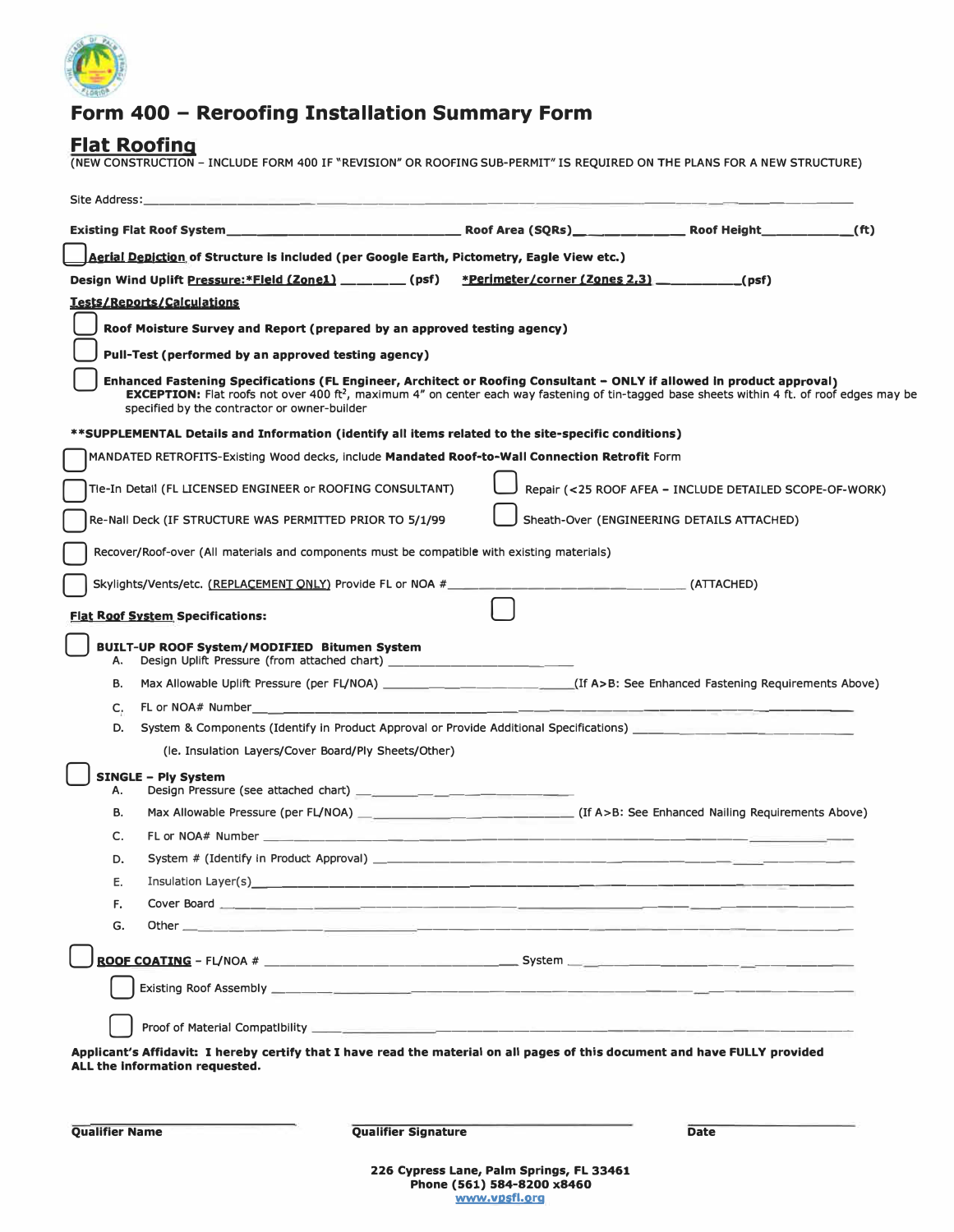| SIMPLIFIED ROOF UPLIFT CHART FOR ROOFING APPLICATIONS                                                                                                                                                                                                                                                                                                                                                                                                                     |                  |                |               |                                   |               |                 |                 |               |  |
|---------------------------------------------------------------------------------------------------------------------------------------------------------------------------------------------------------------------------------------------------------------------------------------------------------------------------------------------------------------------------------------------------------------------------------------------------------------------------|------------------|----------------|---------------|-----------------------------------|---------------|-----------------|-----------------|---------------|--|
|                                                                                                                                                                                                                                                                                                                                                                                                                                                                           |                  |                |               |                                   |               |                 |                 |               |  |
| This simplified chart represents the worse-case wind pressures for the various roof slopes and heights. This chart is based on a<br>Tributary Area = 10 SF which is required for roofing applications. If the roof height is less than 30 feet, but not exactly 15, 20, or 25 feet, you will need to go to the<br>next higherroof height. If your roof is higher than 30 feet, these charts do not apply. Refer to Roof Chart Diagrams on Page 1 for Roof Zone Locations. |                  |                |               |                                   |               |                 |                 |               |  |
| <b>MEAN ROOF HEIGHT = 15 FEET</b>                                                                                                                                                                                                                                                                                                                                                                                                                                         |                  |                |               |                                   |               |                 |                 |               |  |
|                                                                                                                                                                                                                                                                                                                                                                                                                                                                           |                  |                |               | Gable Roof                        |               |                 | <b>Hip Roof</b> |               |  |
|                                                                                                                                                                                                                                                                                                                                                                                                                                                                           | <b>Flat Roof</b> | 1.51 to 4:12   |               | 6.1 to 12:12<br>4.1 to 6:12       |               | 1.51 to 4:12    |                 | 4.1 to 6:12   |  |
| Positive*                                                                                                                                                                                                                                                                                                                                                                                                                                                                 | 15.4/38.0        |                | Positive 23.2 | Positive 23.2                     | Positive 34.7 |                 | Positive 28,3   | Positive 28.3 |  |
| Zone                                                                                                                                                                                                                                                                                                                                                                                                                                                                      |                  | Zone           | Roof          | Roof                              | Roof          | Zone            | Roof            | Roof          |  |
| 1                                                                                                                                                                                                                                                                                                                                                                                                                                                                         | $-60.5$          | 1, 2e          | $-70.1$       | $-54$                             | $-63.7$       | 1               | $-63.7$         | $-50.8$       |  |
| $1^{\circ}$                                                                                                                                                                                                                                                                                                                                                                                                                                                               | $-34.8$          | 2n & 2r        | $-102$        | $-86.2$                           | $-70.1$       | 2e              | $-89.4$         | $-70.1$       |  |
| $\overline{2}$                                                                                                                                                                                                                                                                                                                                                                                                                                                            | $-79.8$          | 3e             | $-102$        | $-86.2$                           | $-86.7$       | 2г              | $-83$           | $-70.1$       |  |
| $3*$                                                                                                                                                                                                                                                                                                                                                                                                                                                                      | $-109$           | 3г             | $-102$        | $-102$                            | -70.1         | 3               | $-89.4$         | $-70.1$       |  |
|                                                                                                                                                                                                                                                                                                                                                                                                                                                                           |                  |                |               | <b>MEAN ROOF HEIGHT = 20 FEET</b> |               |                 |                 |               |  |
|                                                                                                                                                                                                                                                                                                                                                                                                                                                                           |                  |                |               | Gable Roof                        |               |                 | <b>Hip Roof</b> |               |  |
| <b>Flat Roof</b>                                                                                                                                                                                                                                                                                                                                                                                                                                                          |                  |                | 1.51 : 0.4:12 | 4.1 to 6:12                       | 6.1 to 12:12  |                 | 1.51 to 4:12    | 4.1 to 6:12   |  |
| Positive*                                                                                                                                                                                                                                                                                                                                                                                                                                                                 | 16.4/40.3        |                | Positive 24.6 | Positive 24.6                     | Positive 36.9 |                 | Positive 30.1   | Positive 30.1 |  |
| Zone                                                                                                                                                                                                                                                                                                                                                                                                                                                                      |                  | Zone           | Roof          | Roof                              | Roof          | Zone            | Roof            | Roof          |  |
| 1                                                                                                                                                                                                                                                                                                                                                                                                                                                                         | $-64.2$          | 1, 2e          | $-74.5$       | $-57.4$                           | $-67.7$       | $\mathbf{1}$    | $-67.6$         | $-54$         |  |
| $1^{\prime}$                                                                                                                                                                                                                                                                                                                                                                                                                                                              | $-36.9$          | 2n & 2r        | $-109$        | $-91.5$                           | $-74.5$       | 2e              | -95             | $-74.5$       |  |
| $\overline{2}$                                                                                                                                                                                                                                                                                                                                                                                                                                                            | $-84.8$          | 3e             | $-109$        | $-91.5$                           | $-92.1$       | 2r              | -88.1           | $-74.5$       |  |
| $3*$                                                                                                                                                                                                                                                                                                                                                                                                                                                                      | $-116$           | 3r             | $-129$        | $-108$                            | $-74.5$       | 3               | $-95$           | $-74.5$       |  |
|                                                                                                                                                                                                                                                                                                                                                                                                                                                                           |                  |                |               | <b>MEAN ROOF HEIGHT = 25 FEET</b> |               |                 |                 |               |  |
|                                                                                                                                                                                                                                                                                                                                                                                                                                                                           |                  |                | Gable Roof    |                                   |               | <b>Hip Roof</b> |                 |               |  |
|                                                                                                                                                                                                                                                                                                                                                                                                                                                                           | <b>Flat Roof</b> |                | 1.51 : 04:12  | 4.1 to 6:12                       | 6.1 to 12:12  |                 | 1.51 to 4:12    | 4.1 to 6:12   |  |
| Positive*                                                                                                                                                                                                                                                                                                                                                                                                                                                                 | 17.2/42.3        | Positive 25.8  |               | Positive 25.8                     | Positive 38.7 |                 | Positive 31.5   | Positive 31.5 |  |
| Zone                                                                                                                                                                                                                                                                                                                                                                                                                                                                      |                  | Zone           | Roof          | Roof                              | Roof          | Zone            | Roof            | Roof          |  |
| 1                                                                                                                                                                                                                                                                                                                                                                                                                                                                         | $-67.3$          | 1, 2e          | $-78.1$       | $-60.2$                           | $-70.9$       | 1               | $-70.9$         | $-58.6$       |  |
| $1^{\circ}$                                                                                                                                                                                                                                                                                                                                                                                                                                                               | $-38.7$          | 2n & 2r        | $-114$        | $-96$                             | $-78.1$       | 2e              | $-99.6$         | $-78.1$       |  |
| $\overline{2}$                                                                                                                                                                                                                                                                                                                                                                                                                                                            | $-88.8$          | 3 <sub>e</sub> | $-114$        | -96                               | $-96.6$       | 2r              | $-92.4$         | $-78.1$       |  |
| $3*$                                                                                                                                                                                                                                                                                                                                                                                                                                                                      | -121             | 3г             | $-135$        | $-113$                            | $-78.1$       | 3               | $-99.6$         | $-78.1$       |  |
|                                                                                                                                                                                                                                                                                                                                                                                                                                                                           |                  |                |               | <b>MEAN ROOF HEIGHT = 30 FEET</b> |               |                 |                 |               |  |
|                                                                                                                                                                                                                                                                                                                                                                                                                                                                           |                  |                |               | Gable Roof                        |               | <b>Hip Roof</b> |                 |               |  |
|                                                                                                                                                                                                                                                                                                                                                                                                                                                                           | Flat Roof        | 1.51:04:12     |               | 6.1 to 12:12<br>4.1 to 6:12       |               | 1.51 to 4:12    |                 | 4.1 to 6:12   |  |
| Positive*                                                                                                                                                                                                                                                                                                                                                                                                                                                                 | 17.9/43.9        |                | Positive 26.8 | Positive 26.8                     | Positive 40.2 |                 | Positive 32.8   | Positive 32,8 |  |
| Zone                                                                                                                                                                                                                                                                                                                                                                                                                                                                      |                  | Zone           | Roof          | Roof                              | Roof          | Zone            | Roof            | Roof          |  |
| $\mathbf{1}$                                                                                                                                                                                                                                                                                                                                                                                                                                                              | -70              | 1, 2e          | $-81.1$       | $-62.6$                           | $-73.7$       | $\mathbf{1}$    | $-73.7$         | $-58.8$       |  |
| $1^{\circ}$                                                                                                                                                                                                                                                                                                                                                                                                                                                               | $-40.2$          | 2n & 2r        | $-118$        | $-99.8$                           | $-81.1$       | 2e              | $-103$          | $-81.1$       |  |
| $\overline{2}$                                                                                                                                                                                                                                                                                                                                                                                                                                                            | $-92.3$          | 3e             | $-118$        | $-99.8$                           | $-100$        | 2г              | -96             | $-81.1$       |  |
| $3*$                                                                                                                                                                                                                                                                                                                                                                                                                                                                      | -126             | 3r             | $-141$        | $-118$                            | -81.1         | $\mathbf{3}$    | -103            | $-81.1$       |  |
| *If Parapet > 3Ft occurs around entire building use the same Zone 2 pressure for Zone 3 and use the higher positive pressure shown.                                                                                                                                                                                                                                                                                                                                       |                  |                |               |                                   |               |                 |                 |               |  |

**226 Cypress Lane, Palm Springs, FL 33461 Phone (561} 584-8200 x8460 www.vpsfl.org**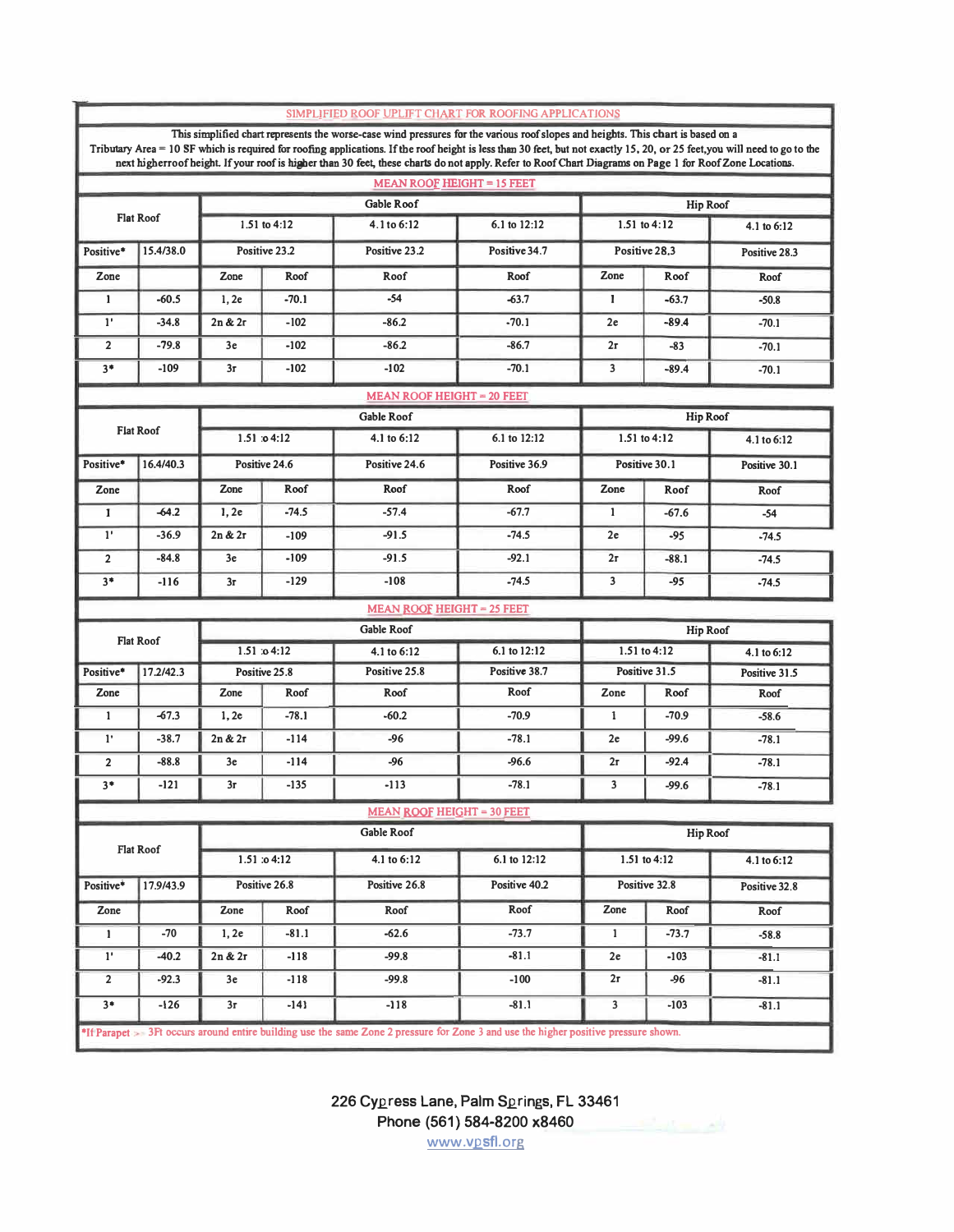# **Underlayment Options (CIRCLE One)**



[NOTE: A is NOT an Option for Wood Shake/Shingle]



\*\* Synthetic underlayment meeting the performance requirements specified in Option E may also be used.

#### Sealed Roof Deck Option B or C



Phone (561) 584-8200 x8460

www.vpsfl.org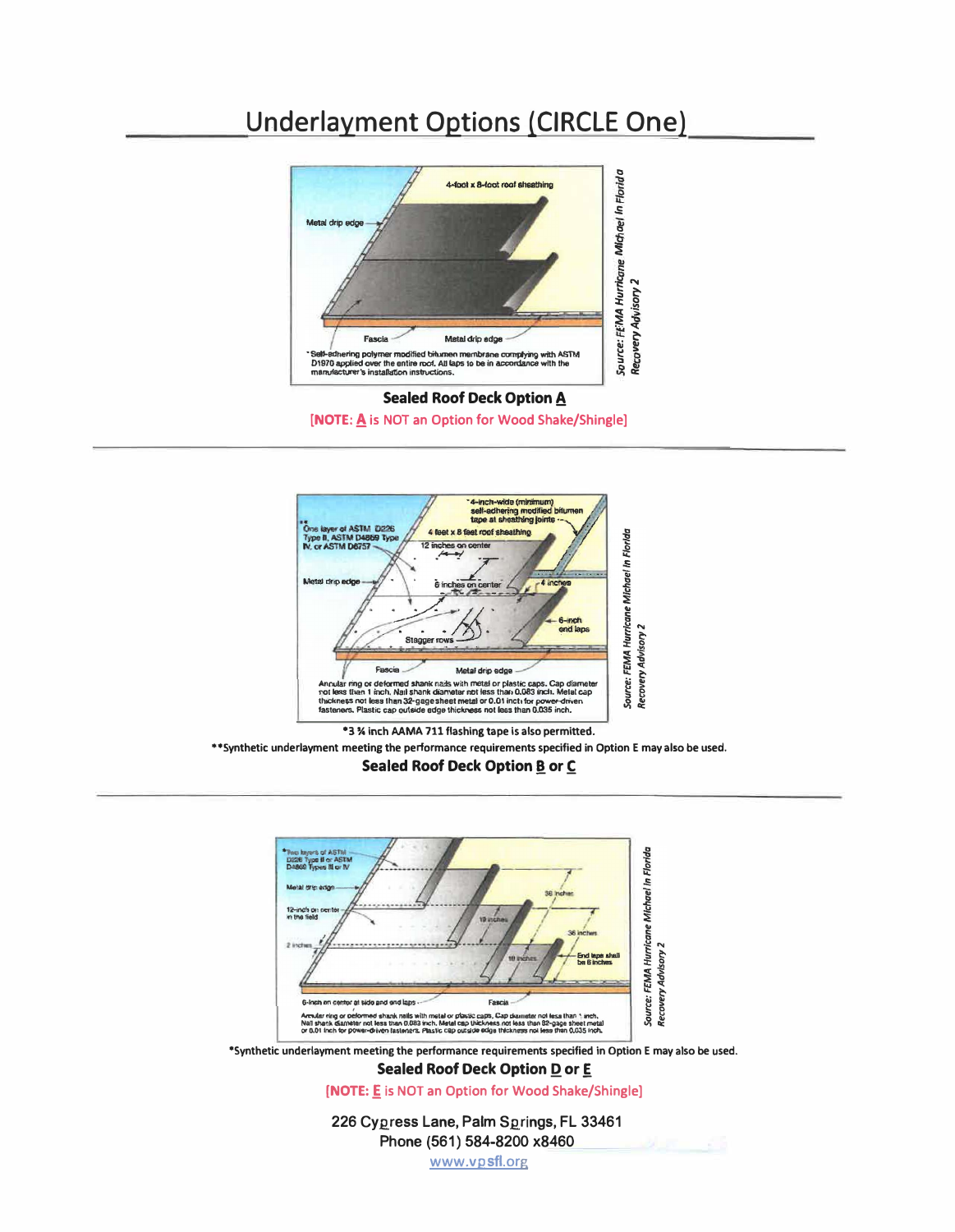

**Village of Palm Springs Planning, Zoning & Building 226 Cypress Lane Palm Springs, FL 33461 Phone (561) 584-8200 x8460 www.vpsfl.org** 

#### **ASBESTOS. NOTIFICATION STATEMENT**

**(Required for ALL Demolitions and/or Renovations)** 

**Per the Florida Building Code 105.9, each permit for the demolition or renovation of an existing structure shall contain an asbestos notification statement. The statement must indicate the owner's/operator's responsibility to comply with the provisions of Florida Statute 469,003. The owner/operator must notify the Palm Beach County Health Department of the intention to remove asbestos, when applicable, in accordance with state and federal law.** 

**Written notification is required to be submitted to the Palm Beach County Health Department ten {10) working days prior to the commencement of any demolition or regulated renovation activity pursuant to Section 469 Florida Statutes.** 

**For further information please contact:** 

**Palm Beach County Health Department Asbestos Program Coordinator Air Pollution Control 800 Clematis Street West Palm Beach, FL 33402 (561) 837-5900**

**By signing the application and permit for construction you certify that you have complied, or will comply with all Federal, State, and local laws and regulations pertaining to asbestos.**  You further understand that any violations of these requirements can result in monetary **penalties to the building owners, lessees and their respective contractors. Additional penalties for failing to comply with asbestos rules may include criminal prosecution under federal law and contractor license forfeit/suspension under state law.** 

| Applicants Name Printed: 2008 and 2008 and 2008 and 2008 and 2008 and 2008 and 2008 and 2008 and 2008 and 2008 |  |
|----------------------------------------------------------------------------------------------------------------|--|